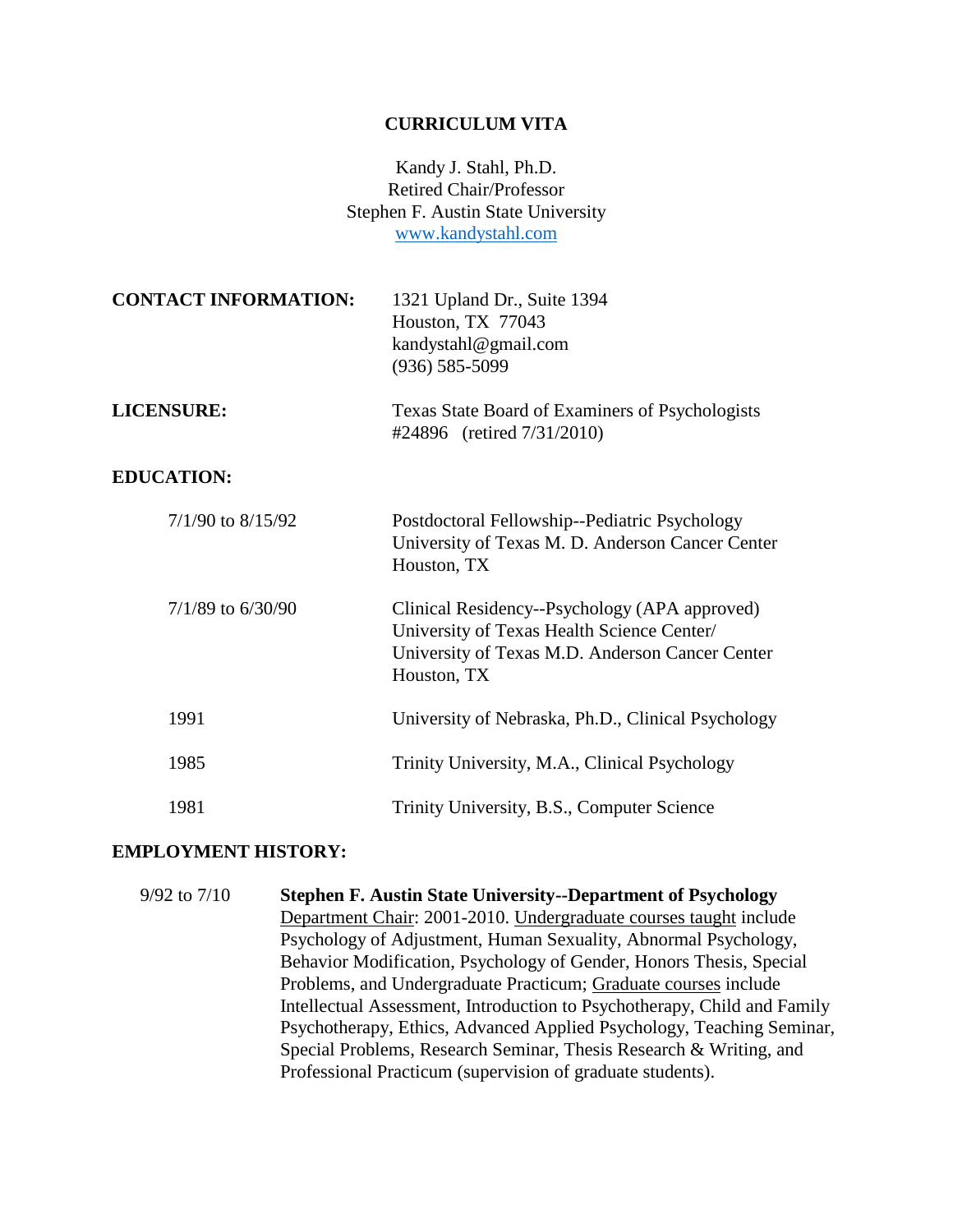6/93 to 9/00 Private practice offering individual psychotherapy, marital therapy, child psychotherapy, group psychotherapy, and psychological assessments (individual referrals and civil rights litigation cases). Pro bono work for staff, clients, and volunteers of the East Texas AIDS Project (now Health Horizons).

#### **RESEARCH PUBLICATIONS/PRESENTATIONS:**

- Ford, G. G., **Stahl, K. J.**, Walker, M. E., & Ford, A. M. (June, 2008). *Better late than never? The relation of enrollment date to class performance*. College Student Journal.
- Taylor, D., & **Stahl, K. J.** (2007, January). *The Relationship Between Personality Style and Time to Complete Exams.* Poster presentation at the 29<sup>th</sup> Annual National Institute on the Teaching of Psychology Conference, St. Petersburg, FL.
- **Stahl, K. J.**, & Netterville, V. (2006, January). *Examination Frequency and Learning: When*  Lack of Significance May Be Significant. Poster presentation at the 28<sup>th</sup> Annual National Institute on the Teaching of Psychology Conference, St. Petersburg, FL.
- Cordell, B., **Stahl, K. J.**, Duggleby, W., & Trevino, J. (1997, April). *The effectiveness of alternative therapies in chronic pain*. Poster presentation at the Second Annual Alternative Therapies Symposium, Orlando FL.
- Landis, S. L., & **Stahl, K. J.** (1997). *An Assessment of Cognitive Mapping Skills in Persons with Alzheimer's Disease*. Presented at the 17th Annual National Academy of Neuropsychology Conference, Las Vegas, Nevada.
- Snyder, C. R., Hoza, B., Pelham, W. E., Rapoff, M., Ware, L., Danovsky, M., Highberger, L., Rubinstein, H., & **Stahl, K. J.** (1997). The development and validation of the Children's Hope Scale. *Journal of Pediatric Psychology, 22*, 399-421.
- Rosen, W. D., **Stahl, K. J.**, Copeland, D. R., et al. (1994, April). *Socioemotional development of pediatric survivors of cancer and their siblings*. Paper presented at the meeting of the Gulfcoast Regional Pediatric Psychology Conference, New Orleans, LA.
- Smith, P. D., Rivers, P. C., & **Stahl, K. J.** (1992). Family cohesion and conflict as predictors of drinking patterns: Beyond demographics and alcohol expectancies. *Family Dynamics of Addiction Quarterly, 2*(2), 61-69.

# **DOCTORAL DISSERTATION:** *Family Adjustment and Academic Achievement of Pediatric Oncology Patients* Examination of the relationship between family adjustment to diagnosis and treatment and the pediatric patient's academic achievement.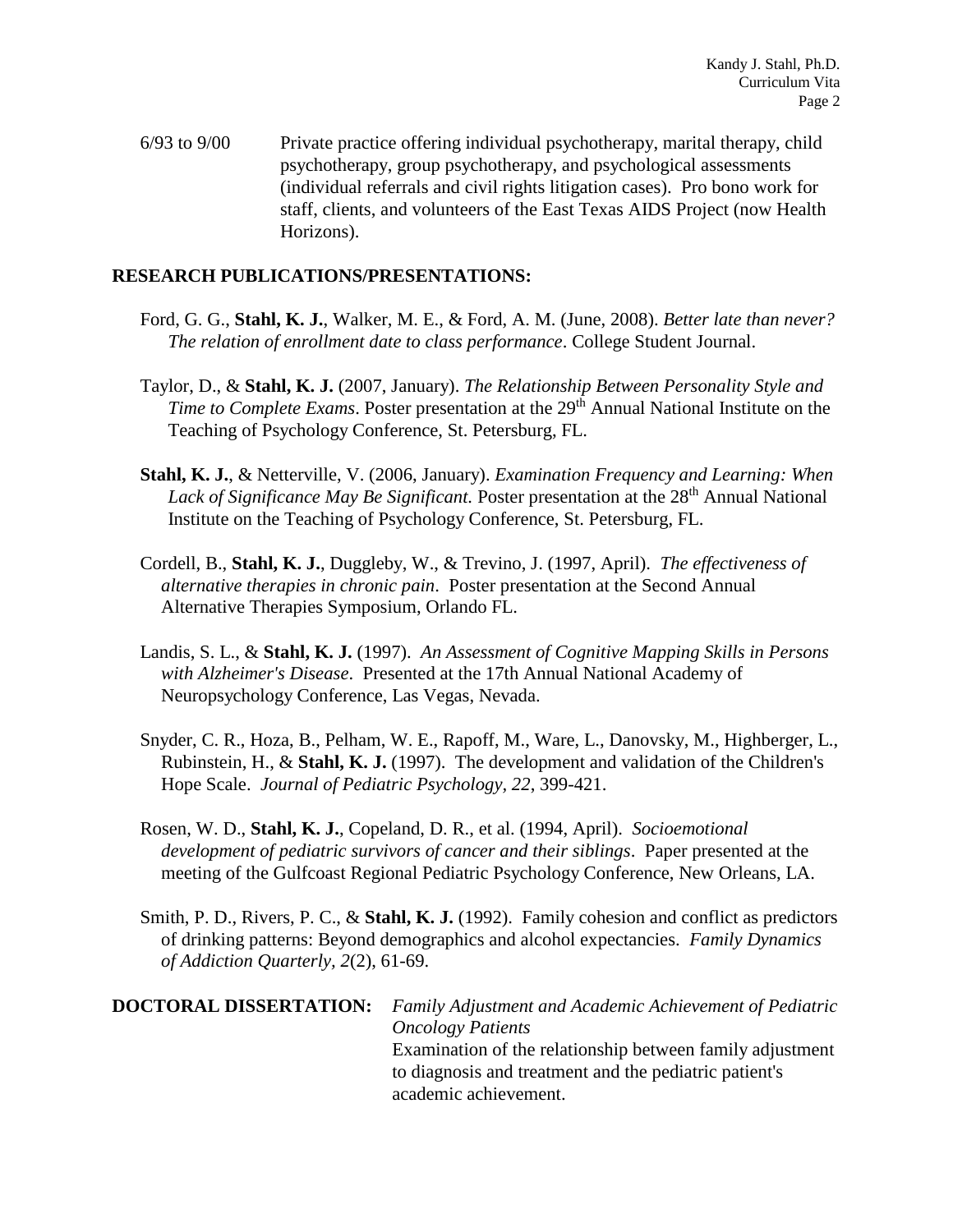#### **MASTER'S THESIS:** *Personality Factors in Unplanned Pregnancy* A comparison of the similarities and differences among women who have experienced one abortion, recidivists, and women who have never terminated a pregnancy.

#### **INVITED PRESENTATIONS:**

- **Stahl, K. J.,** & Eastman, R. L. (2004, September). Student Activities Association, Stephen F. Austin State University. Member of 2-person panel for "Loveline" – fielded questions regarding sexuality from student audience members.
- **Stahl, K. J.,** et al. (2003, March). College of Liberal Arts, Stephen F. Austin State University. Member of 4-person panel, moderated by Mark Guidry – "The Iraqi War: What is it Good For?"
- **Stahl, K. J.** & Conditt, J. (2002, November). Student Activities Association, Stephen F. Austin State University. Member of 2-person panel for "Loveline" – fielded questions regarding sexuality from student audience members
- Stahl, K. J. (2001, December). World AIDS Day sponsored by Stephen F. Austin State University Social Work Club. Addressed issues related to the effect of HIV on family and friends of those with the disease.
- **Stahl, K. J.** (2001, November). *Sex Awareness*. Omega Delta Phi & Omega Psi Phi fraternities as part of the Omega Week program
- **Stahl, K. J.** & Conditt, J. (2001, November). Student Activities Association, Stephen F. Austin State University. Member of 2-person panel for "Loveline" - fielded questions regarding sexuality from student audience members
- **Stahl, K. J.** (2000, June). *Confidentiality*. Health Horizons of East Texas, Nacogdoches, TX. Employee inservice on confidentiality as it applies to the operations of that service agency.
- **Stahl, K. J.** (2000, May). *The Psychology of Happiness* Heartfire, Austin, TX.Workshop on what it means to be happy and techniques for achieving happiness (e.g., stress management, time management, cognitive restructuring).
- **Stahl, K. J.** (2000, April)**.** *Contraceptive Use: Methods, Risks, & Benefits*. Presentation to residents of Kerr Hall dormitory at SFASU.
- **Stahl, K. J.** (1998, May, Cozumel, Mexico). *Psychology and Rehabilitation*. Presented at the Annual Conference on Rehabilitation and Research.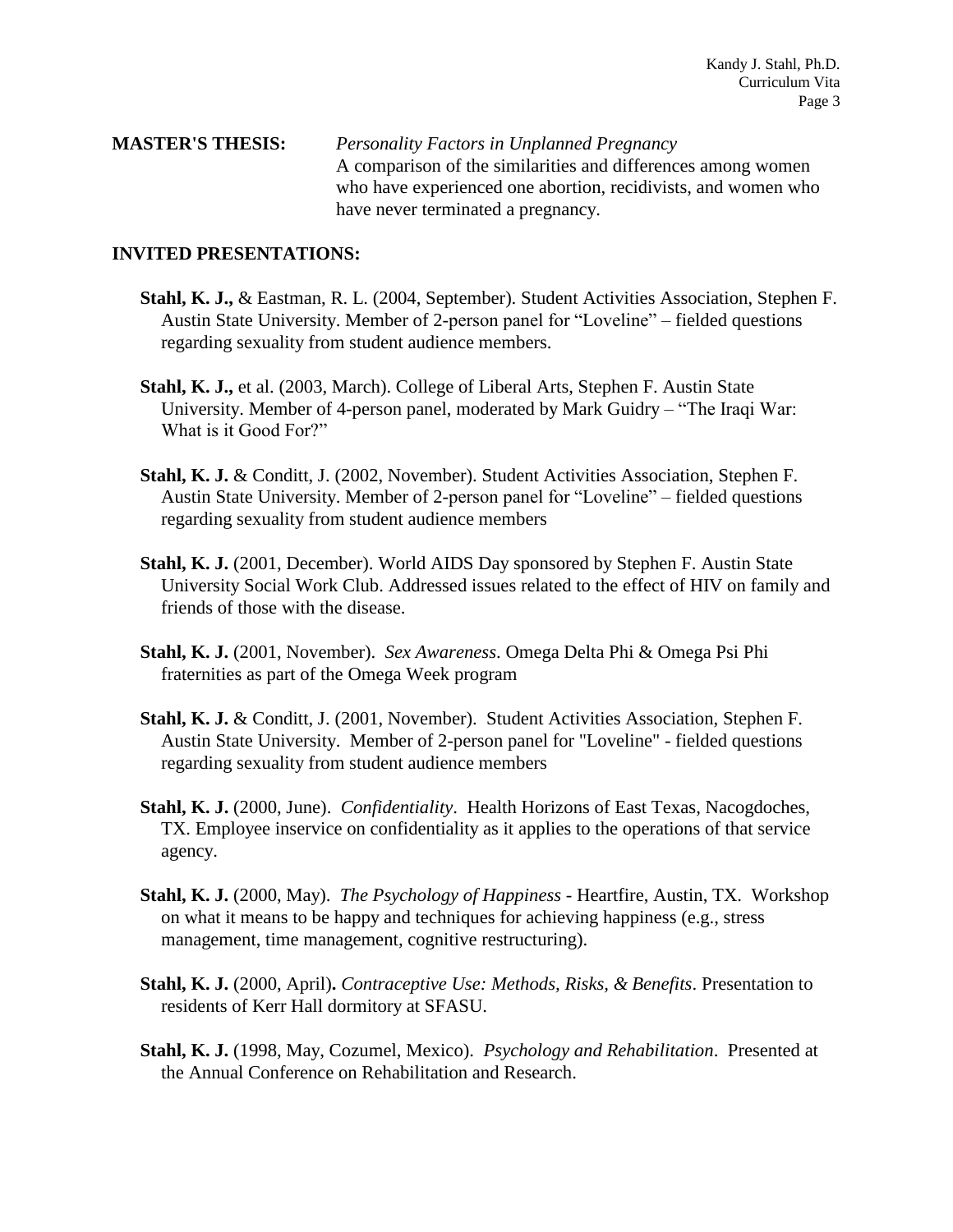- **Stahl, K. J.** (1998, February). *Talking with Adolescents About Sex*. Presented at the Expanding Your Horizons Conference for Young Women. Stephen F. Austin State University, Nacogdoches, TX.
- **Stahl, K. J.** (1996, July). *Careers in Mental Health*. Presentation to junior and senior high school youth sponsored by the Pineywoods Area Health Education Center.
- **Stahl, K. J.** (1996, March). *Issues Related to Self-Esteem of Early Adolescent Females*. Presentation at the Expanding Your Horizons Conference, Nacogdoches, TX.
- **Stahl, K. J.,** & Scott, T. J. (1995, September). *Identifying and Ministering to the Psychological Needs of HIV/AIDS: Infected and Affected*. Two separate presentations (one for priests, one for diocese members) at the AIDS Task Force Conference sponsored by the Catholic Diocese of Tyler, Tyler, TX.
- **Stahl, K.J**., et al. (1995, August). *HIV/AIDS Panel Discussion*. Presentation at the Life Decisions Conference sponsored by the Community Coalition for AIDS Education, Nacogdoches, TX.
- **Stahl, K. J.** (1995, June). *How Can I Help?* Presentation at the Youth Fiesta '95 Conference sponsored by the Catholic Diocese of Tyler, Nacogdoches, TX.
- **Stahl, K. J.** (1995, March). *Infected/Affected: The Emotional Response*. Presentation at The Church Responds Conference sponsored by the Tyler Diocesan Council of Catholic Women, Nacogdoches, TX.
- **Stahl, K. J.** (1991, February). *Employee Stress and Burnout*. Presentation at the University of Texas M. D. Anderson Cancer Center, Department of Pediatrics, Mental Health Section, Houston, TX.
- **Stahl, K. J.** (1991, July). *TLC of Parenting: Time, Love, and Consistency*. Presentation at the 6th Annual American Cancer Society Parent Teaching Conference, San Antonio, TX.
- **Stahl, K. J.** (1990, July; 1991, April; 1991, July). *Impact of Chronic Illness on Children*. Presentation at the University of Texas Health Science Center at Houston, School of Allied Health Sciences, Houston, TX.

### **CONTINUING EDUCATION:**

| 1/06 | National Institute for the Teaching of Psychology. Various presenters. St.<br>Petersburg, FL        |
|------|-----------------------------------------------------------------------------------------------------|
| 1/04 | <i>National Institute for the Teaching of Psychology.</i> Various presenters. St.<br>Petersburg, FL |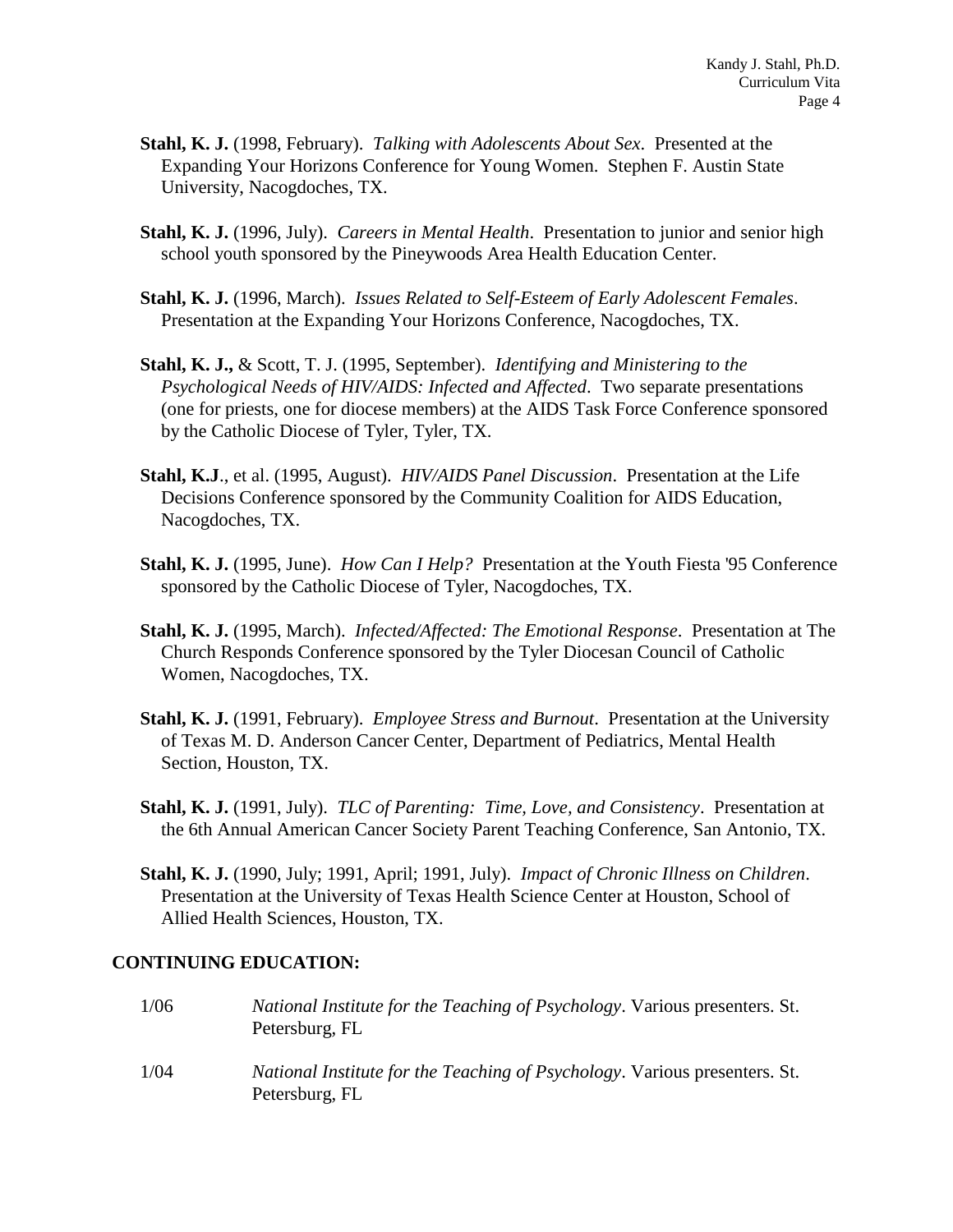| 8/03     | HIPAA: The HHS Regulations and State Medical Records Law. Joe Borich,<br>Houston, TX                                                                              |
|----------|-------------------------------------------------------------------------------------------------------------------------------------------------------------------|
| 3/02     | Nebraska Symposium on Motivation. Various presenters, Lincoln, NE                                                                                                 |
| 10/15/01 | The Master Teacher. Bill Buskist, Nacogdoches, TX                                                                                                                 |
| 7/01     | Council of Colleges of Arts and Sciences Seminar for Department Chairs, San<br>Diego, CA.                                                                         |
| 5/00     | The Evolution of Psychotherapy Conference, Anaheim, CA                                                                                                            |
| 10/98    | Understanding and Treating Complex Syndromes and Personality Disorders.<br>Santa Fe, NM.                                                                          |
| 5/98     | Annual Conference on Rehabilitation and Research. Various presenters,<br>Cozumel, Mexico.                                                                         |
| 4/97     | Second Annual Alternative Therapies Symposium. Various presenters,<br>Orlando, FL.                                                                                |
| 12/96    | Brief Therapy for Managed Care. Presenter: Cloe Madanes, Ph.D., Houston,<br>TX.                                                                                   |
| 1/96     | Creating Integrated Health Care. Sponsored by Alternative Therapies in<br>Health and Medicine, San Diego, CA.                                                     |
| 4/95     | HIV/AIDS Update. Nan Travis Memorial Hospital, Jacksonville, TX.                                                                                                  |
| 11/94    | Positively Forward: The 3rd Annual Texas First Conference. Sponsored by<br>the Bureau of HIV and STD Prevention of the Texas Department of Health,<br>Dallas, TX. |
| 5/16/94  | ADHD in Children and Adults: Diagnosis, Assessment, and Treatment.<br>Presenter: Russell A. Barkley, Ph.D., San Antonio, TX.                                      |
| 11/93    | MMPI-2/MMPI-A/Forensic Use of the MMPI-2. Presenters: James N.<br>Butcher, Ph.D., John R. Graham, Ph.D., San Antonio, TX.                                         |